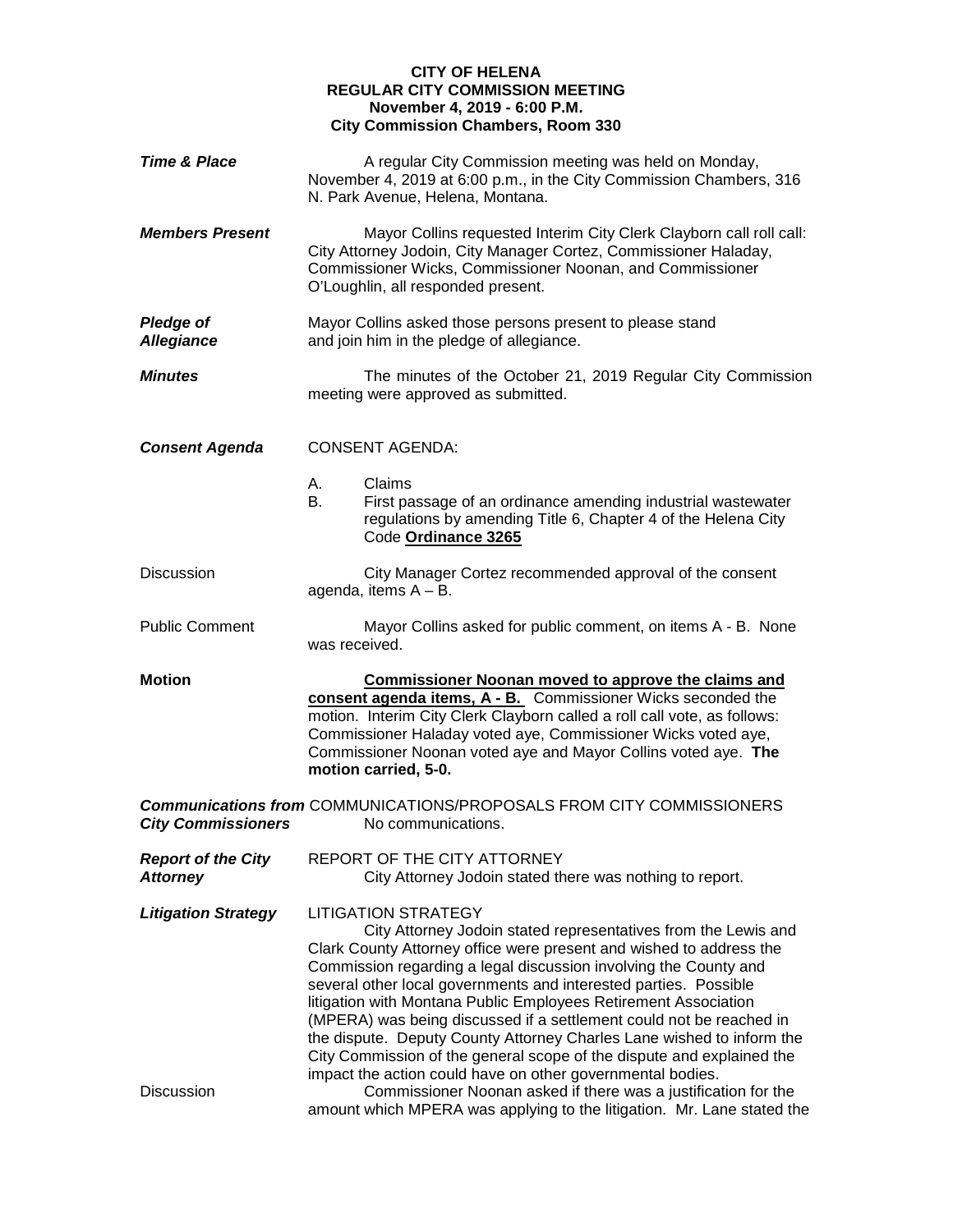actuarial values were complex, but there did not seem to be justification through precedence for the amount.

Commissioner O'Loughlin asked for clarification on the matter asking if there was something unique about the City of Helena which would make this action specific to Helena. Mr. Lane stated there was nothing unique about the City of Helena, and it would be applicable to any local government.

Commissioner Noonan asked if this matter was a policy that MPERA would take with the County and were they expecting it.

Commissioner Wicks asked if there was a deadline regarding the matter, asking why the item was brought outside the normal channels and placed on the agenda for this meeting at the last minute. Mr. Lane stated there was a deadline for a response to MPERA from the County, but there was no deadline for the response by the City.

Commissioner Haladay asked if this situation was being treated different from a RIF. Mr. Lane responded no, there have many instances of reduction in workforce, including separations of healthcare agencies and counties; and MPERA has not applied this position until now.

Commissioner Haladay asked for clarification from CAO Baltz as to why the item was being brought forward this evening, without being brought forward through the normal process. The Commission was lacking materials in order to make an informed decision regarding the matter. CAO Baltz responded the League of Cities and Towns asked the County to bring the item one of their member cities, in this case Helena, prior to their involvement; however, materials could be provided in the days to follow to the Commission to further inform them on the situation.

Commissioner Noonan asked when the deadline would be for the separation between the County. CAO Baltz stated there was a March 1<sup>st</sup> deadline. CAO Baltz stated this was a departure from past practices and this should be of interest to all employers within the MPERA system moving forward.

Commissioner O'Loughlin asked if MACO was engaged in the matter with the County. CAO Baltz stated yes MACO was involved and had scheduled meetings with MPERA. However, this would be a matter for further discussion and would apply to all public entities.

**Report of the City** REPORT OF THE CITY MANAGER<br>**Manager** Cortez reporte

*Manager* City Manager Cortez reported there would be a series of activities scheduled surrounding the transfer of the Christmas Tree to downtown.

Interim Fire Chief Ken Wood stated a contract was secured with the State of Montana Military Affairs Department to provide Fire and Emergency Services to the Fort Harrison facilities. Keith Simedinger has organized EMAC (Emergency Mutual Aid Contract). It benefits the state and City to assist in the wildfires in California. There are currently City of Helena firefighters two wildland type 6 engines with a crew of 3 each to assist in California. Fire Chief Wood thanked the Mayor, Commission, and City Manager Cortez for their support and approval of the program.

Discussion Commissioner Wicks thanked the Fire Chief Wood for his and the Fire Department's efforts in these matters.

> Commissioner Noonan thanked the Chief and department and he hoped all those involved returned safely.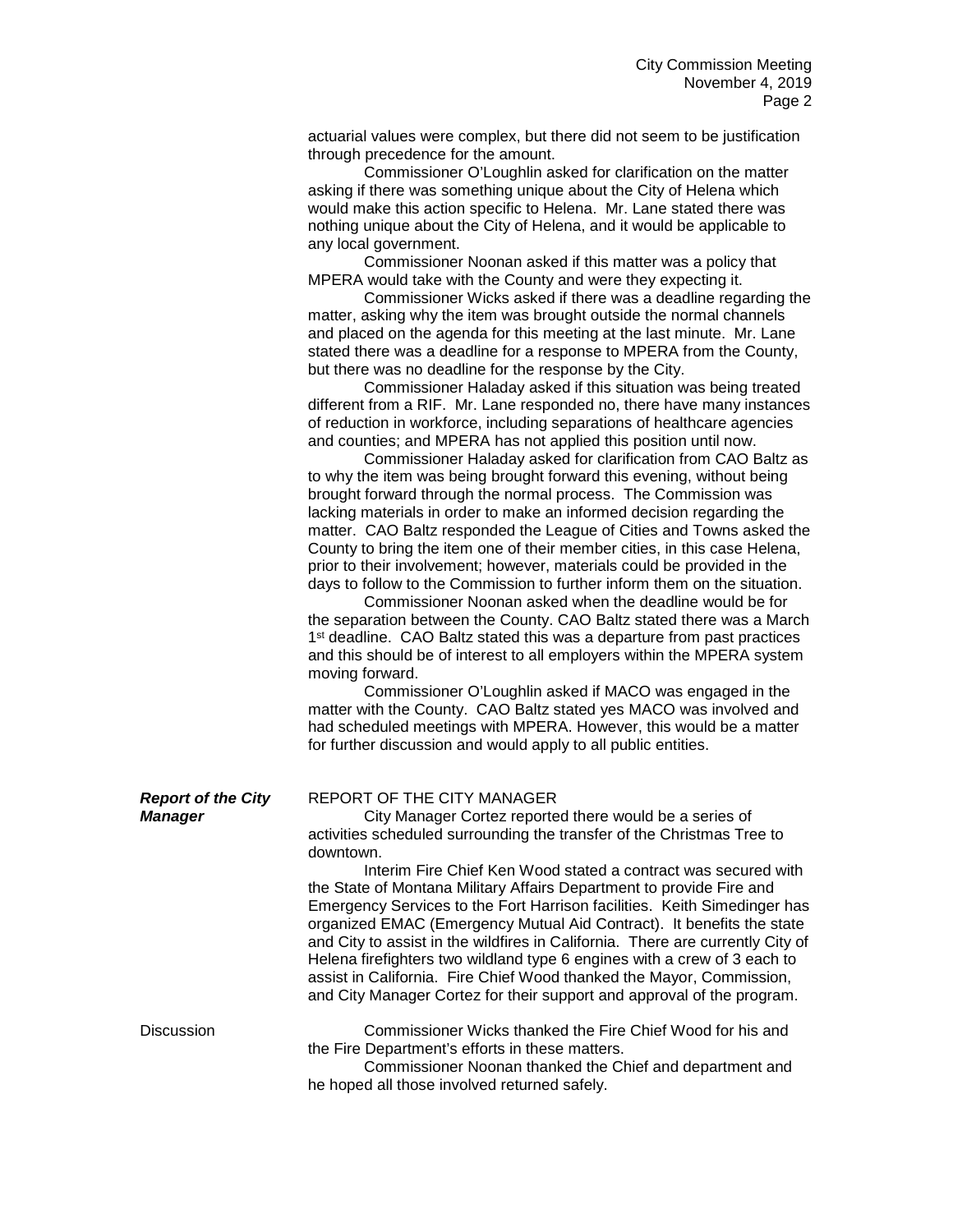**Report from the BEPORT FROM THE HELENA CITIZENS COUNCIL**<br>HCC Chair Sumner Sharpe stated the Beattie

HCC Chair Sumner Sharpe stated the Beattie Street report was developed by members and the report was submitted to the Commissioner for their consideration. A motion was called to submit the report, as follows: 9 in favor; 4 opposed and 2 abstention, one of which was Mr. Sharpe as the facilitator of the item. Growing Friends will be presenting at the next HCC meeting, a neighborhood group from the Benton area, and City Engineer Leland would be updating the HCC on agenda

## *Regular Items* REGULAR ITEMS

A. CONSIDER FIRST PASSAGE OF AN ORDINANCE AMENDING THE BOUNDARIES OF THE DOWNTOWN URBAN RENEWAL DISTRICT AND THE DOWNTOWN URBAN RENEWAL DISTRICT PLAN TO INCLUDE THE RODNEY STREET STUDY AREA, INCLUDING A TAX INCREMENT PROVISION PURSUANT TO TITLE 7, CHAPTER 15, PARTS 42 AND 43, MONTANA CODE ANNOTATED; AND SET A PUBLIC HEARING DATE FOR NOVEMBER 18, 2019.

Staff Report Community Development Director Sharon Haugen reported on August 26, 2019, the Helena City Commission adopted a Resolution of Necessity that included a Statement of Blight for the proposed Rodney Street Extension to the Downtown Urban Renewal District. The resolution, in part, declared the area a blighted area and directed that its rehabilitation and redevelopment was necessary for the interest of the City of Helena residents. The resolution also called for the completion of an amendment to the DURD. The City hired WGM, Inc. to assist in the development of the Plan. Several stakeholder interviews, public meetings, and review of the Downtown Neighborhood Plan, the Downtown URD Plan and other related documents relating to the Rodney Street area resulted in the Plan currently under consideration. The goals stated in the Plan are the result of these meetings and a review of the 2011 Helena Growth Policy.

Under MCA Section 7-15-4213, the Consolidated Planning Board is required to review the Urban Renewal Plan and recommend as to whether the Urban Renewal Plan amendment conforms to the 2011 Growth Policy. On October 15, 2019, the Planning Board heard a presentation regarding the Plan amendment and the goals identified in the Plan. At that meeting, the goals of the Plan amendment were evaluated to determine if they were in conformance with the City's current Growth Policy and the Downtown Neighborhood Plan. The Planning Board made its final recommendation that the Rodney Street Amendment to Downtown Urban Renewal Plan conformed with the 2011 Growth Policy as amended by the Downtown Neighborhood Plan.

Before the adoption of this ordinance, a public hearing must be held. That hearing is scheduled for November 18, 2019. The public process includes a notice of the hearing sent to all property owners whose names appear on the county treasurer's tax rolls. A copy of the draft plan can be found at this link:

<https://www.helenamt.gov/cd/planning-division/current-projects/downtownurban.html>

A hard copy of the Plan can be obtained by contacting the Community Development Department located at 316 N. Park, Helena, Montana. The purpose is to grant the first passage and schedule a public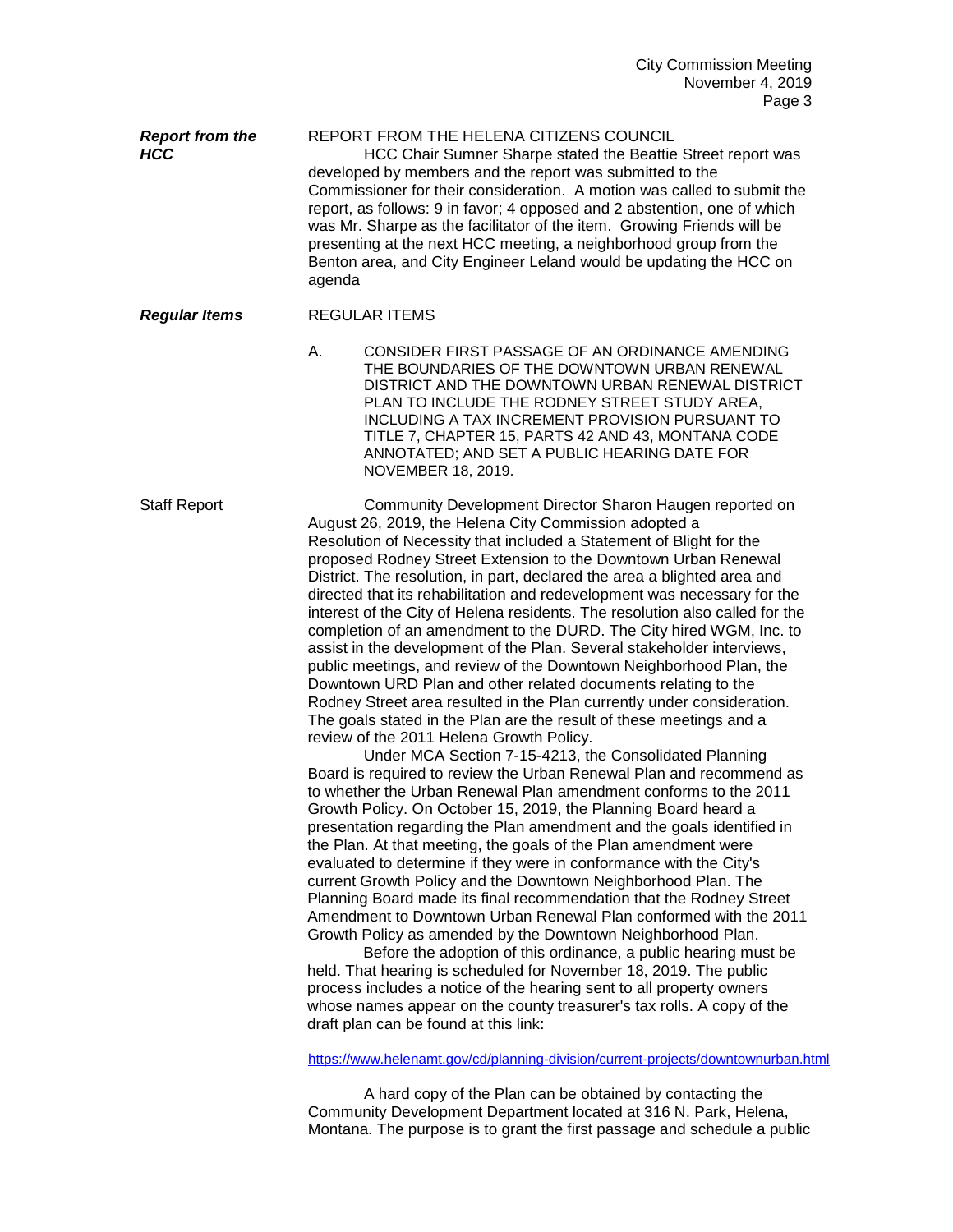hearing on the merits of amending the Downtown Urban Renewal District to include the Rodney Street Amendment and to potentially use tax increment financing to make necessary improvements in the district. The amendment to the district will result in opportunities associated with tax increment financing and other mechanisms, as identified in the Plan. Tax increment financing would assist in projects that would improve the area's infrastructure, encourage the revitalization and redevelopment of the neighborhood, and help to preserve the historic nature of the district. This area has been identified in the 2011 Helena Growth Policy as an area with potential for redevelopment and infill. The Rodney Street amendment set out goals on how the neighborhood could be further redeveloped and what actions are needed to further the goals. The Future Land Use Map in the 2011 Growth Policy designates this neighborhood as both mixed-use and urban areas. The creation of an Urban Renewal District and the potential use of tax increment financing will provide opportunities for the City to meet those goals.

The Plan amendment is a combination of the results of several studies, stakeholder meetings, and other public outreach, and represents the results of these efforts. The goals of preserving the historic nature of the district, enhancing the motorized and non-motorized infrastructure, and encouraging greater diversity in the area are goals that were identified by many of these groups' efforts. The Plan amendment may lead to better public-private partnerships in the neighborhood.

Redevelopment of the Downtown is a more efficient use of existing infrastructure. The use of tax increment financing funds has been used in other communities to help fund improvements necessary to bring existing building up to code. This use of funds is also contemplated in this Plan and would help extend the useful life of these buildings and help to make them more efficient.

It is anticipated that the actions resulting from the Plan amendment will increase the overall taxable value of the proposed district through strategic public and private investment. The increase in taxable value from a set baseline level will be redirected back into the district. The increment that is derived from the increase in taxable value therefore, will stay in the district and will not be available to be used elsewhere in the city.

Director Haugen recommended approval of first passage of an ordinance amending the boundaries of the Downtown Urban Renewal District to include the Rodney Street Study area, including a tax increment provision pursuant to Title 7, Chapter 15, parts 42 and 43, Montana Code Annotated; and set a public hearing date for November 18, 2019.

Discussion Commissioner Noonan asked if the plans included a CHIP board would include a seat on the board, or would there be a new seat in the Rodney Street area. Director Haugen stated the City Manager and Community Development have been in discussions on how to govern the Urban Renewal Districts, the plan is currently designed to use the board system, and this would include adding a couple of members from the Rodney Street area.

> Commissioner O'Loughlin asked Director Haugen to confirm the property taxes for the residents within the boundary of the amendment would remain the same. Director Haugen confirmed this and stated any increase through mills going forward will be set aside in a separate fund and will be used for infrastructure improvements to the area.

> Commissioner Wicks thanked Community Development staff for their outreach efforts in the matter. Commissioner Wicks asked if there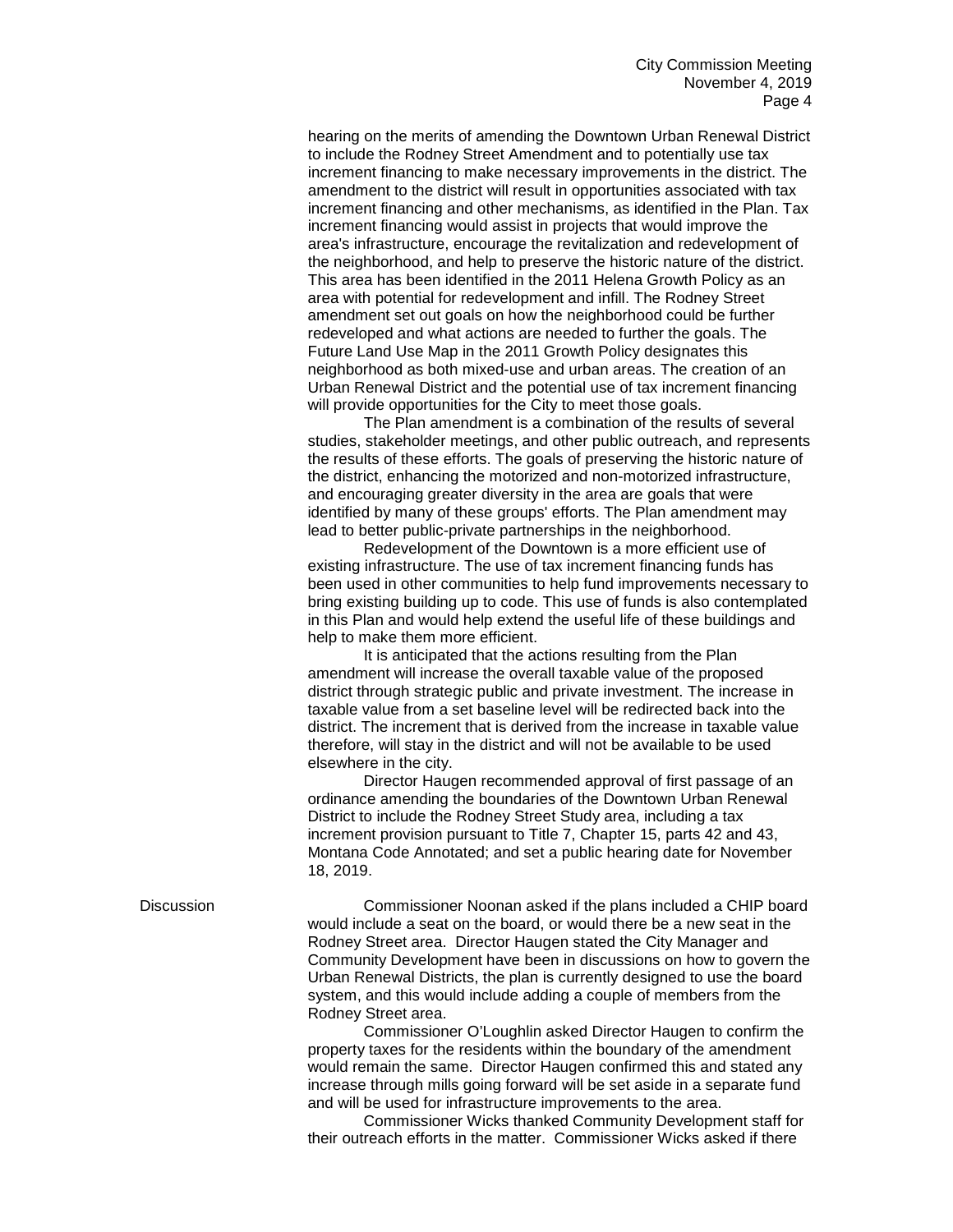|                        | were any concerns in the matter for the residents of the area. Director<br>Haugen stated there were some comments regarding the allocation of<br>funds to the specific area collected from tax increases.                                                                                                                                                                                                                                                                                                                                                                                                                                                                                                                                                                                                                                                                        |
|------------------------|----------------------------------------------------------------------------------------------------------------------------------------------------------------------------------------------------------------------------------------------------------------------------------------------------------------------------------------------------------------------------------------------------------------------------------------------------------------------------------------------------------------------------------------------------------------------------------------------------------------------------------------------------------------------------------------------------------------------------------------------------------------------------------------------------------------------------------------------------------------------------------|
| <b>Public Comment</b>  | Mayor Collins asked for public comment. None was received.<br>Gina Satterfield, business owner on Rodney, spoke in opposition<br>to the ordinance.                                                                                                                                                                                                                                                                                                                                                                                                                                                                                                                                                                                                                                                                                                                               |
| <b>Discussion</b>      | Commissioner O'Loughlin thanked the City Staff for their efforts<br>in formulating the plan for the Rodney Street area and expressed support<br>for the comprehensiveness of the plan and its abilities to address the<br>needs of the area. Commissioner O'Loughlin stated it would be helpful<br>to receive the minutes from planning board meetings.<br>Commissioner Haladay thanked Director Haugen and staff for<br>their efforts. Commissioner Haladay stated the area was one of the<br>densest family populations, but with many aging properties in the area,<br>and the TIF would allow the area to address needs while combatting<br>inequities in the housing available.<br>Commissioner Noonan stated the Rodney area was unique and<br>he looked forward to the development of the area, its revitalization, and<br>enhancement of the existing historical beauty. |
| <b>Motion</b>          | <b>Commissioner Wicks moved first passage of an ordinance</b><br>amending the boundaries of the Downtown Urban Renewal District<br>to include the Rodney Street Study area, including a tax increment<br>provision pursuant to Title 7, Chapter 15, parts 42 and 43, Montana<br>Code Annotated; and set a public hearing date for November 18,<br>2019. Commissioner Haladay seconded the motion. Interim City Clerk<br>Clayborn called a roll call vote, as follows: Commissioner Haladay voted<br>aye, Commissioner Wicks voted aye, Commissioner Noonan voted aye<br>and Mayor Collins voted aye. The motion carried, 5-0.<br>Ordinance 3275                                                                                                                                                                                                                                  |
| <b>Public Hearings</b> | <b>PUBLIC HEARINGS</b><br>Α.<br>CONSIDER A RESOLUTION GRANTING A CONDITIONAL                                                                                                                                                                                                                                                                                                                                                                                                                                                                                                                                                                                                                                                                                                                                                                                                     |
|                        | USE PERMIT TO ALLOW A PARKING LOT USE IN THE R-3<br>(RESIDENTIAL) DISTRICT FOR A PROPERTY WITH A LEGAL<br>DESCRIPTION OF LOT 8 IN BLOCK 12 OF THE FLOWRREE<br>ADDITION TO THE CITY OF HELENA, LEWIS AND CLARK<br>COUNTY, MONTANA, WITH AN ADDRESS OF 1337 BUTTE<br>AVENUE, HELENA, MT 59601.                                                                                                                                                                                                                                                                                                                                                                                                                                                                                                                                                                                     |
| <b>Staff Report</b>    | City Planner Hillary Taylor reported the property, addressed as<br>1337 Butte Avenue, is located in the R-3 (Residential) District and is<br>presently developed with a single-family home and associated garage.<br>The Zoning Commission met and heard the application at their regularly<br>scheduled meeting on October 8, 2019 and voted 3-1 to recommend<br>approval of the application to the City Commission. Upon further<br>consideration and consultation with the City Attorney's office, staff made<br>a few alterations to the recommended conditions to make them clearer<br>and easier to read. This reduced the number of conditions from five (5) to<br>two (2) conditions. The applicant proposes to demolish the existing<br>structures on the property in order to develop the property with an                                                             |

eighteen (18) space parking lot. The proposed parking lot will allow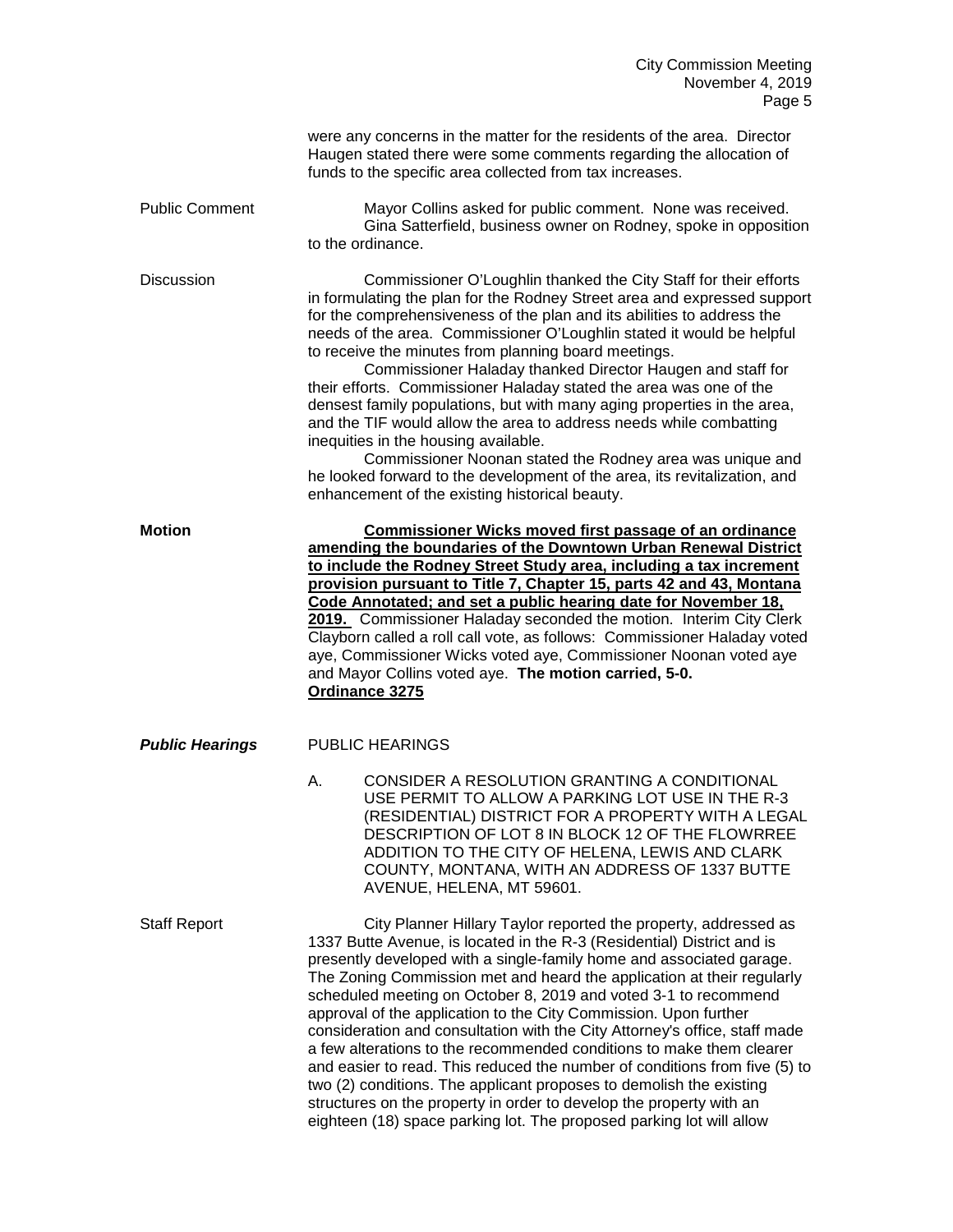|                         | employees of the Opportunity Bank to park off-street and lessen the<br>congestion in the neighborhood.<br>City Staff recommended to conditionally approve, table, or deny<br>a Resolution granting a conditional use permit to allow a parking lot use<br>with eighteen (18) spaces in the R-3 (Residential) District for a property<br>with a legal description of Lot 8 in Block 12 of the Flowerree Addition to<br>the City of Helena, Lewis and Clark County, Montana, with an address of<br>1337 Butte Avenue, Helena, MT 59601 with the following conditions:                                                                                                                                                                                                                                                                                                                                                               |
|-------------------------|-----------------------------------------------------------------------------------------------------------------------------------------------------------------------------------------------------------------------------------------------------------------------------------------------------------------------------------------------------------------------------------------------------------------------------------------------------------------------------------------------------------------------------------------------------------------------------------------------------------------------------------------------------------------------------------------------------------------------------------------------------------------------------------------------------------------------------------------------------------------------------------------------------------------------------------|
|                         | 1) Install landscaping along the fence and Butte Avenue and Roberts<br>Street to reduce the noise from the parking vehicles.                                                                                                                                                                                                                                                                                                                                                                                                                                                                                                                                                                                                                                                                                                                                                                                                      |
|                         | 2) Replace the existing four (4') foot wide sidewalk with a new five (5')<br>foot boulevard sidewalk along Butte Avenue and Roberts Street, and<br>install new ADA compliant curb ramps at the southwest corner of Butte<br>Avenue and Roberts Street.                                                                                                                                                                                                                                                                                                                                                                                                                                                                                                                                                                                                                                                                            |
| <b>Discussion</b>       | Commissioner O'Loughlin asked for clarification of the public<br>hearing process was for these projects, since there was not public<br>comment made on the CUP presented this evening. Ms. Taylor stated<br>the two requirements were followed in this process 15 days prior to the<br>meeting a newspaper ad was posted, and legal notices were given to<br>adjacent properties within 150 feet of the proposed CUP.<br>Commissioner O'Loughlin asked if the CUP was denied this<br>evening, would the property be in compliance with current zoning. Ms.<br>Taylor confirmed it would be in compliance, but the property would<br>remain a vacant lot.<br>Commissioner Haladay asked what the CUP stipulated regarding<br>lighting in the language within. He asked Ms. Taylor if the Commission<br>would need to stipulate the lighting specifically in the CUP in order to<br>prevent disruptive lighting in the parking lot. |
| <b>Public Testimony</b> | Mayor Collins declared the public portion of the hearing opened<br>and called for anyone wanting to address the commission.<br>Ms. Dion Brass, resident of the Butte Ave area and within the<br>residential area within consideration for the CUP. Ms. Brass stated<br>concerns over the CUP due to the amount of the traffic on the street<br>surrounding the area, and the alleyway use.<br>Mr. Daryl Rensom, applicant, stated the intent of the CUP was to<br>relieve parking by employees on the street and thus freeing the<br>residential street parking in the area.                                                                                                                                                                                                                                                                                                                                                      |
| Discussion              | Commissioner O'Loughlin asked how many parking spaces for<br>the bank currently existed. Mr. Rensom stated he did not know the exact<br>number.<br>Commissioner Haladay stated it would appear there were around<br>70 spaces in the aerial photos and this CUP would bring the total spaces<br>to 88. Commissioner Haladay asked whether this was the most suitable<br>and viable use of the property.<br>Commissioner Wicks asked if there could be a specific condition<br>added to the motion, increasing the height of the fence required, and an<br>additional condition of the no overhead lighting in the new spaces. Ms.<br>Taylor stated a change in the language of the motion adding the third<br>and fourth conditions could be added.<br>Commissioner Wicks asked if Mr. Rensom, as the bank<br>representative, would have any objections to the condition of no                                                    |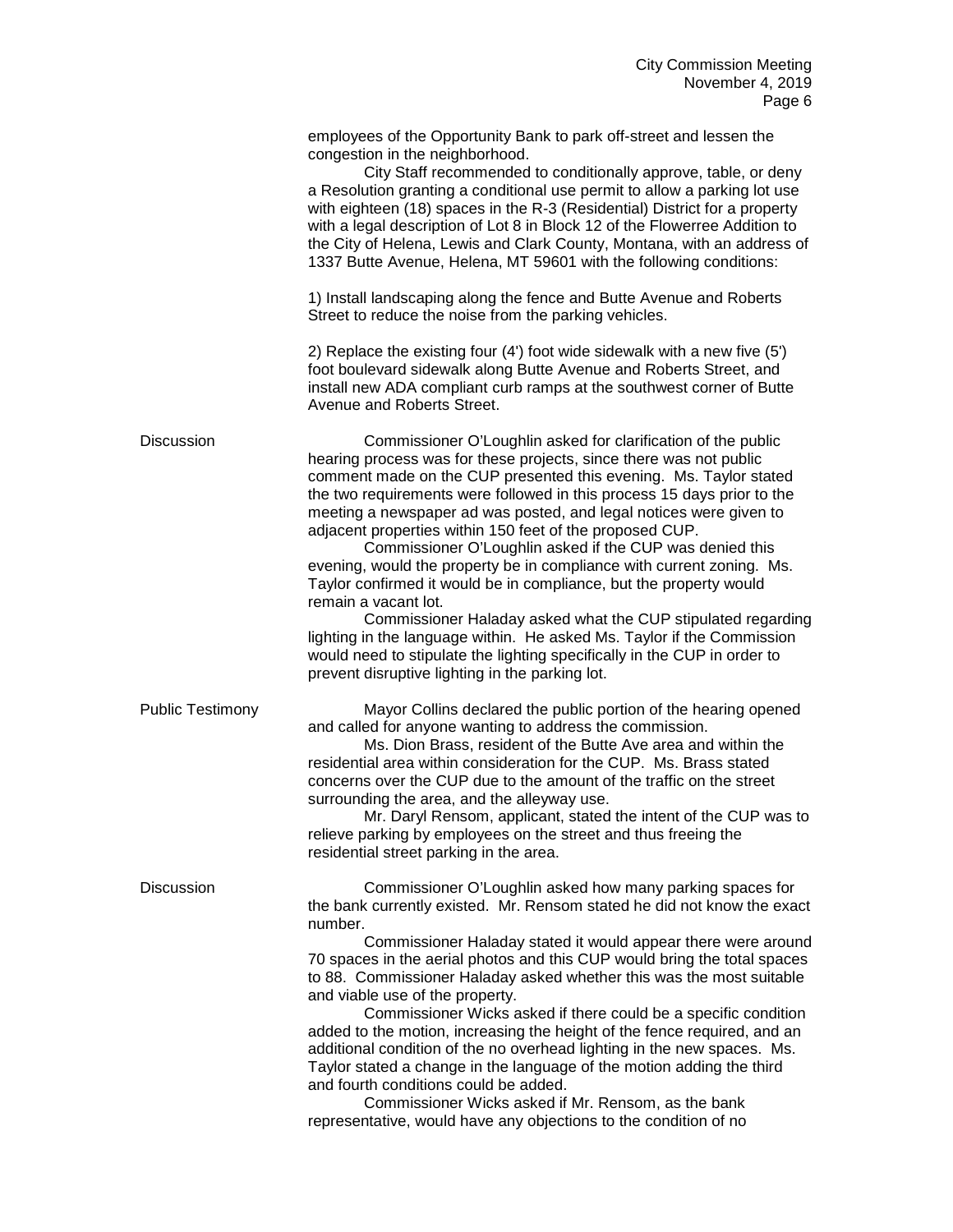overhead lighting. Mr. Rensom stated there was adequate lighting on the street, so there would be no objection.

Byron Stahly of Stahly Engineering, assisting in the application, spoke to the question regarding the dissention referenced in the Zoning Commission minutes. He stated when he did his due diligence when watching the traffic flows in heavy traffic times and inclement weather conditions, and he did not see any traffic stacking of concern.

Commissioner O'Loughlin asked if Mr. Stahly had any data on the average use and capacity of the parking lot during business hours. Mr. Stahly stated no, unfortunately he did not have any specific information on the parking numbers, but the intent was for the new lot to be used primarily by employees thus freeing up the main parking lot for customers.

Commissioner Noonan stated the alley issue brought forward in public comment this evening, seemed to be a separate issue which could be resolved outside of the CUP process, and the concern about the fence and lighting could be addressed with the additional language in the motion.

Commissioner O'Loughlin stated in the minutes there didn't seem to be robust discussion on weighing all the various adverse factors on the CUP and would be open to further discussion on those effects; would be open to moving the motion forward if a consensus of the Commission wanted to move to approve this evening.

Commissioner Haladay asked the City Attorney what the public process would be if this item was denied and tabled this evening. City Attorney Jodoin stated he felt the best option would be a total denial of the item in order to send it back to the Zoning Commission, but if the applicant was here and willing to accept any modifications to the conditions it could be possible to pass the item with said conditions.

Commissioner Haladay expressed concerns over the use of the land from a single-family household to a parking lot, and the danger to pedestrians with the increased egress of traffic into the area from the proposed lot, and the light disturbance and sound would also be problematic.

Commissioner Noonan stated he would support further discussion on this matter this evening.

Mayor Collins asked City Attorney Jodoin to explain what the process would be if the item was tabled and not denied this evening.

City Attorney Jodoin stated it would be most legally justifiable process if the Commission would deny the CUP and the applicant would like to resubmit the application to be reviewed by the Zoning Commission to review the concerns brought forward by the public commentary and the Commission.

Commissioner O'Loughlin stated she was comfortable with the denial this evening, to have the applicant go before the Zoning Commission for consideration.

Mr. Rensom stated he felt the concerns of the Commission and the residents of the area had been addressed and were considered when the original application was submitted. He said the bank had spoken with the resident of the direct adjacent property, and the resident felt the improvements to the property outweighed the concerns.

Mayor Collins stated he wanted clarity on the concerns from the rest of the commission for the CUP.

There being no other persons wishing to offer public testimony. Mayor Collins closed the public portion of the hearing.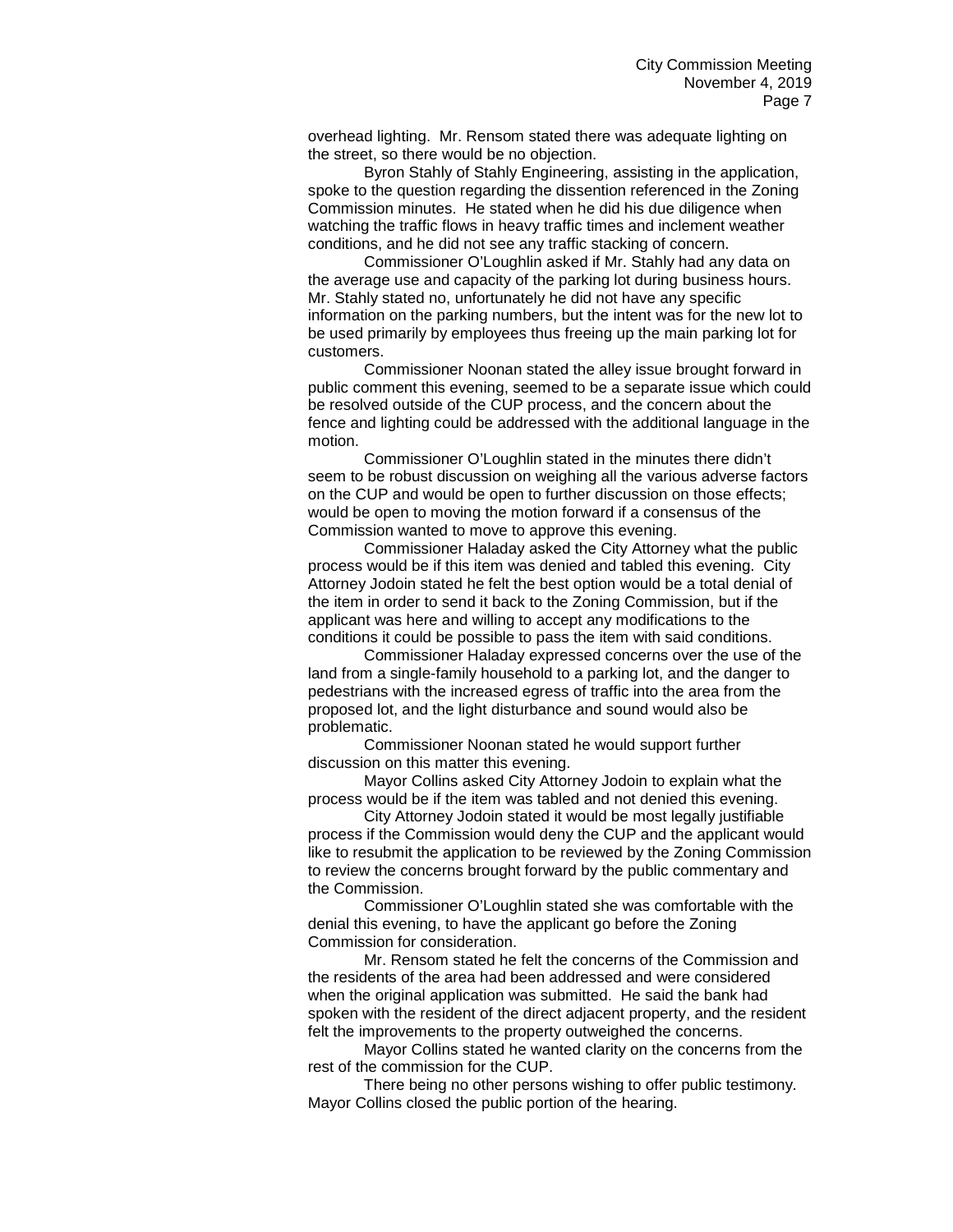| <b>Motion</b>                          | <b>Commissioner Haladay moved to deny a Resolution</b><br>granting a conditional use permit to allow a parking lot use with<br>eighteen (18) spaces in the R-3 (Residential) District for a property<br>with a legal description of Lot 8 in Block 12 of the Flowerree<br>Addition to the City of Helena, Lewis and Clark County, Montana,<br>with an address of 1337 Butte Avenue, Helena, MT 59601 with the<br>following conditions:<br>1) Install landscaping along the fence and Butte Avenue and<br>Roberts Street to reduce the noise from the parking vehicles.<br>2) Replace the existing four (4') foot wide sidewalk with a<br>new five (5') foot boulevard sidewalk along Butte Avenue and<br>Roberts Street, and install new ADA compliant curb ramps at the<br>southwest corner of Butte Avenue and Roberts Street.<br>Commissioner O'Loughlin seconded the motion. Interim City Clerk<br>Clayborn called a roll call vote, as follows: Commissioner Haladay voted<br>aye, Commissioner Wicks voted aye, Commissioner Noonan voted aye<br>and Mayor Collins voted nay. The motion carried, 4-1.                                                                                                                                                           |
|----------------------------------------|------------------------------------------------------------------------------------------------------------------------------------------------------------------------------------------------------------------------------------------------------------------------------------------------------------------------------------------------------------------------------------------------------------------------------------------------------------------------------------------------------------------------------------------------------------------------------------------------------------------------------------------------------------------------------------------------------------------------------------------------------------------------------------------------------------------------------------------------------------------------------------------------------------------------------------------------------------------------------------------------------------------------------------------------------------------------------------------------------------------------------------------------------------------------------------------------------------------------------------------------------------------------|
| <b>Public</b><br><b>Communications</b> | PUBLIC COMMUNICATIONS<br>Jerry Hoover, Our Redeemers Lutheran Church spoke about<br>concerns for Resolution 20537 regarding assessment of water usage.<br>Mr. Hoover asked the Commission to consider an additional exemption<br>from the assessment on all non-profit entities in this matter, including the<br>Church. Mr. Hoover asked for a meeting with the Commission to discuss<br>the matter.<br>Gretchen Crum, 905 Hayes Ave, also spoke on behalf of the<br>Church, and asked the Commission to consider revising the<br>assessments for non-profits and churches.                                                                                                                                                                                                                                                                                                                                                                                                                                                                                                                                                                                                                                                                                           |
| <b>Discussion</b>                      | Commissioner Haladay asked if the City Manager if the concerns<br>with the Church representatives addressed tonight. Manager Cortez<br>asked Community Development Director Haugen to address the<br>Commissioner's question.<br>Community Development Director Haugen stated a discussion<br>was had with the Church representatives with former Finance Director<br>Jorgenson separate the property into condominiums, and this was done<br>by the Church, what had transpired after this point the Director was not<br>aware of.<br>Commissioner Noonan asked if the changes made by the<br>Church to the property, would possibly be allowed to be applied to the<br>current \$54,000 assessment.<br>Gretchen Crum stated this would not offer relief for the current<br>year, but it would offer relief for next year.<br>Mayor Collins requested the City Manager to look for specific<br>solutions to this one particular instance. Manager Cortez stated if the<br>Commission as a whole directed the City Manager's office to look into a<br>specific solution for this matter it could be addressed, but would be<br>careful to not create a precedence or general policy which could affect<br>the City's capabilities to use assessments for all entities. |
| <b>Adjournment</b>                     | There being no further business to come before the City<br>Commission, the meeting adjourned at 6:51 p.m.                                                                                                                                                                                                                                                                                                                                                                                                                                                                                                                                                                                                                                                                                                                                                                                                                                                                                                                                                                                                                                                                                                                                                              |